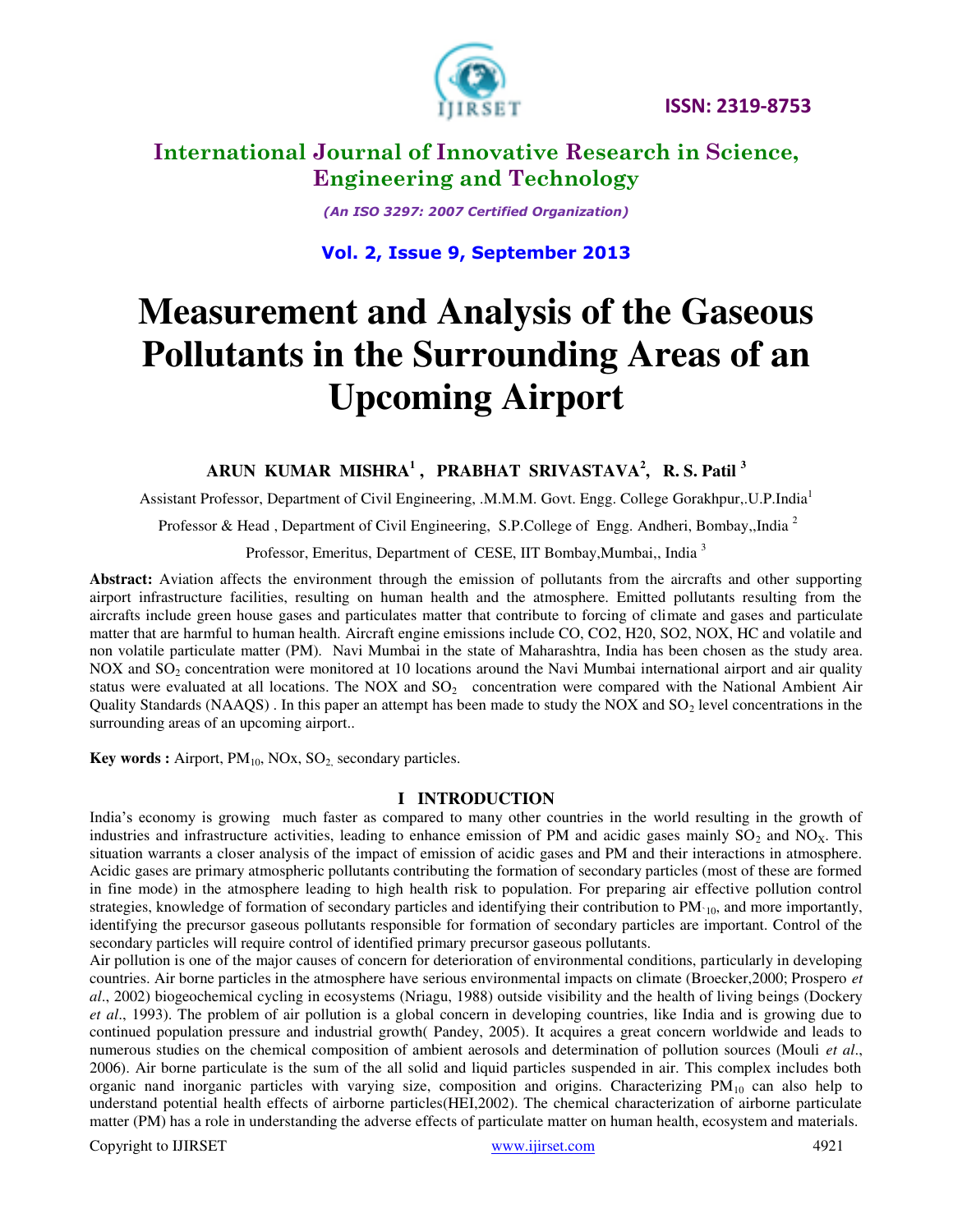

# **International Journal of Innovative Research in Science, Engineering and Technology**

*(An ISO 3297: 2007 Certified Organization)* 

### **Vol. 2, Issue 9, September 2013**

#### **II DESCRIPTION OF THE STUDY AREA**

The site of Navi Mumbai airport is selected near Panvel town in an area admeasuring 2347 acres of land which is situated about 45 km away from the CBD of Mumbai/Santacruz airport. The airport is planned with two runways of 3700 M with parallel taxiways designed to suit the new generation large aircraft. The other facilities include the domestic terminal, international terminal, cargo terminal, airfield lighting, city side facilities etc. The phase wise development approach has been adopted to suit the air travel demand

The study area shown in Figure 1 covers the area around the airport falling within the radius of 10 kms. The study area is further divided in two parts namely core area and fringe area. The core area covers the area within the radius of 10 km, in which all the scooped environmental parameters have been studied to understand the magnitude of impact. In the remaining area i.e. fringe area places of historical importance, aesthetics, cultural including environmentally sensitive have been studied been studied by the studied studied by the studied studied studied studied studied studied studied

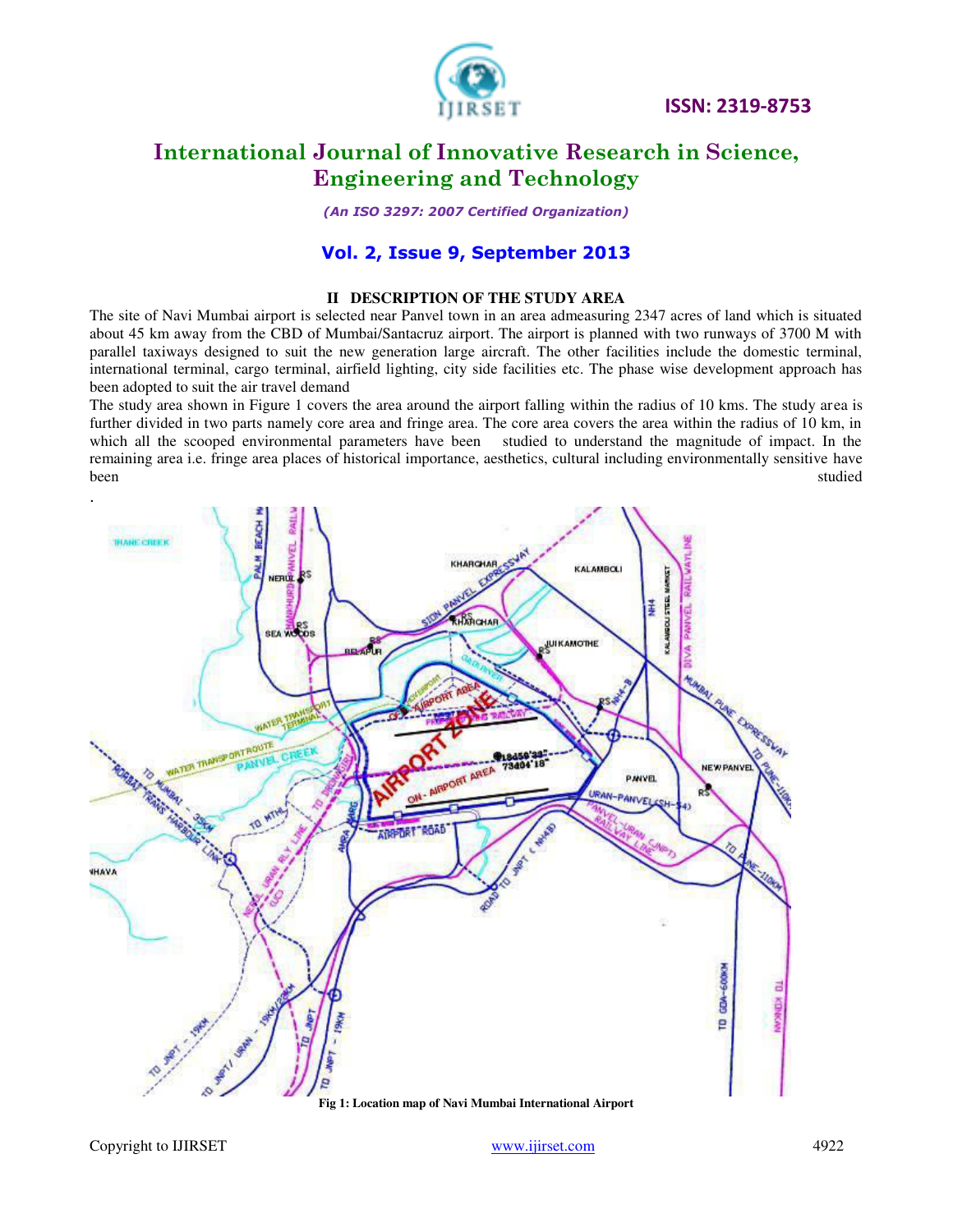

# **International Journal of Innovative Research in Science, Engineering and Technology**

*(An ISO 3297: 2007 Certified Organization)* 

### **Vol. 2, Issue 9, September 2013**

#### **III SAMPLING AND ANALYSIS**

Air quality of the project area was carried out by monitoring the pollutants at different locations (Fig.2). The pollutants which were monitored are;, Total Suspended Particulate Matter (TSPM), Respirable Particulate Matter (RSPM or PM<sub>10</sub>), Oxides of Nitrogen  $(NO_x)$ , Sulphur dioxide  $(SO_2)$ , Carbon Monoxide  $(CO)$ , and Hydrocarbons (HC). The selections of stations were based on WHO (1981) guidelines. The monitoring was done during winter season at a frequency of twice a week at each station for 24 hours. Respirable Dust Sampler and High Volume Sampler were used for monitoring of RPM, TSPM and gaseous pollutants like  $SO_2$  and  $NO_x$ . To monitor the traffic pollutant Carbon Monoxide, a portable multi gas monitor with digital display was used. CO pollutant was monitor at all the 10 locations at a frequency of twice a week at each station for 24 hrs. Anemometer was used to note the wind speed and direction. Digital thermometer was used to record the existing temperature. Horizontal and vertical dispersion parameters were taken based on the atmospheric stability class B and and downwind distance.



**Fig. 2: Monitoring stations along the road network of the study area**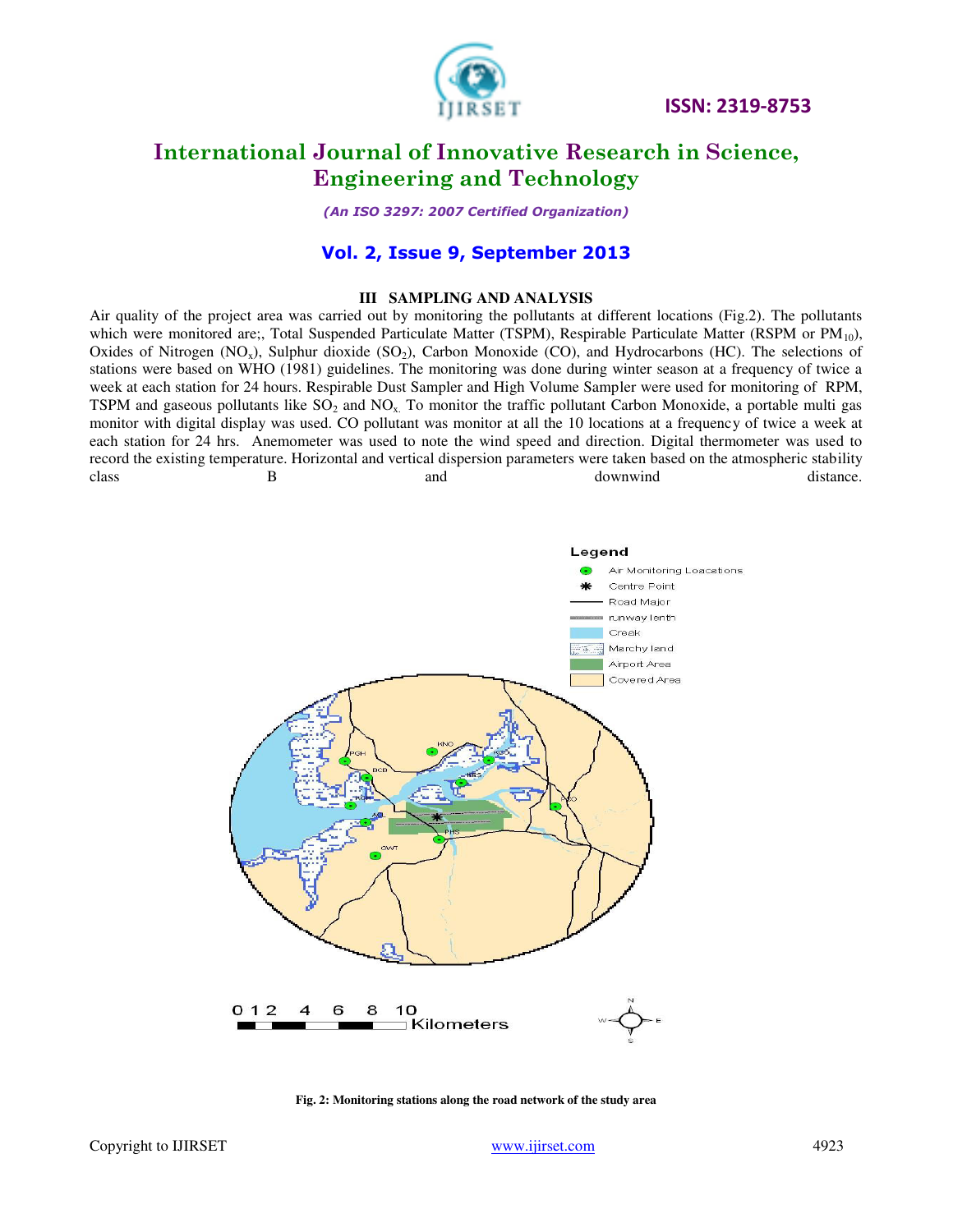

# **International Journal of Innovative Research in Science, Engineering and Technology**

*(An ISO 3297: 2007 Certified Organization)* 

# **Vol. 2, Issue 9, September 2013**

### **Table 1**: **Location of the Air Monitoring Stations in the Project Area**

| Sr.              | <b>Station</b> | Station                       | Remarks                                   |
|------------------|----------------|-------------------------------|-------------------------------------------|
|                  | Code<br>$\sim$ |                               |                                           |
| 1.               | <b>PCO</b>     | Panvel CIDCO Office           | Location of meteorological station and in |
|                  |                |                               | residential zone                          |
| 2.               | <b>KRS</b>     | Khandeshwar railway station   | Commercial activity centre                |
| 3.               | <b>KCO</b>     | Kalamboli CIDO Office         | Receptor oriented as it is in residential |
|                  |                |                               | zone                                      |
| $\overline{4}$ . | <b>KNO</b>     | Kharghar Nodal Office         | Receptor oriented as it is in residential |
|                  |                |                               | zone                                      |
| 5.               | <b>BCB</b>     | Belapur CIDCO Bhavan          | Major commercial activity centre, heavy   |
|                  |                |                               | traffic movement                          |
| 6.               | <b>PHS</b>     | Pargaon High School           | Rural and mixed area                      |
| 7.               | <b>GWT</b>     | Gavanphata Water Tank         | Near to main Traffic Junction and hence   |
|                  |                |                               | heavy traffic movement                    |
| 8.               | <b>ACL</b>     | Ambuja Cement Ltd.            | Industrial activity centre                |
| 9.               | <b>KGH</b>     | Kille Gaothan Gueust House    | Receptor oriented as it is in residential |
|                  |                |                               | zone                                      |
| 10.              | <b>PGH</b>     | <b>Panchsheel Guest House</b> | Receptor oriented as it is in residential |
|                  |                |                               | zone                                      |

### **Table 2: Traffic growth rate for different links**

| Category         | Van<br>Taxi.<br>Car. | 2/3 Wheelers | <b>Buses</b>         | Trucks |
|------------------|----------------------|--------------|----------------------|--------|
| <b>Upto 2008</b> | 4.5                  | 10.0         | 5.0                  | ر…     |
| 2009-2015        | -4.5                 | 10.0         | 5.0                  | 6.0    |
| 2015-2030        | 4.0                  | 10.0         | $\sim$ $\sim$<br>5.0 | 3.U    |

### **IV RESULTS AND DISCUSSION**

In this study the mass concentration of PM<sub>10</sub> and its associated chemicals constituents along with NO2 and SO2 analyzed. Results obtained from the analysis were compared from the standards prescribed by CPCB and these results are given in following table 3